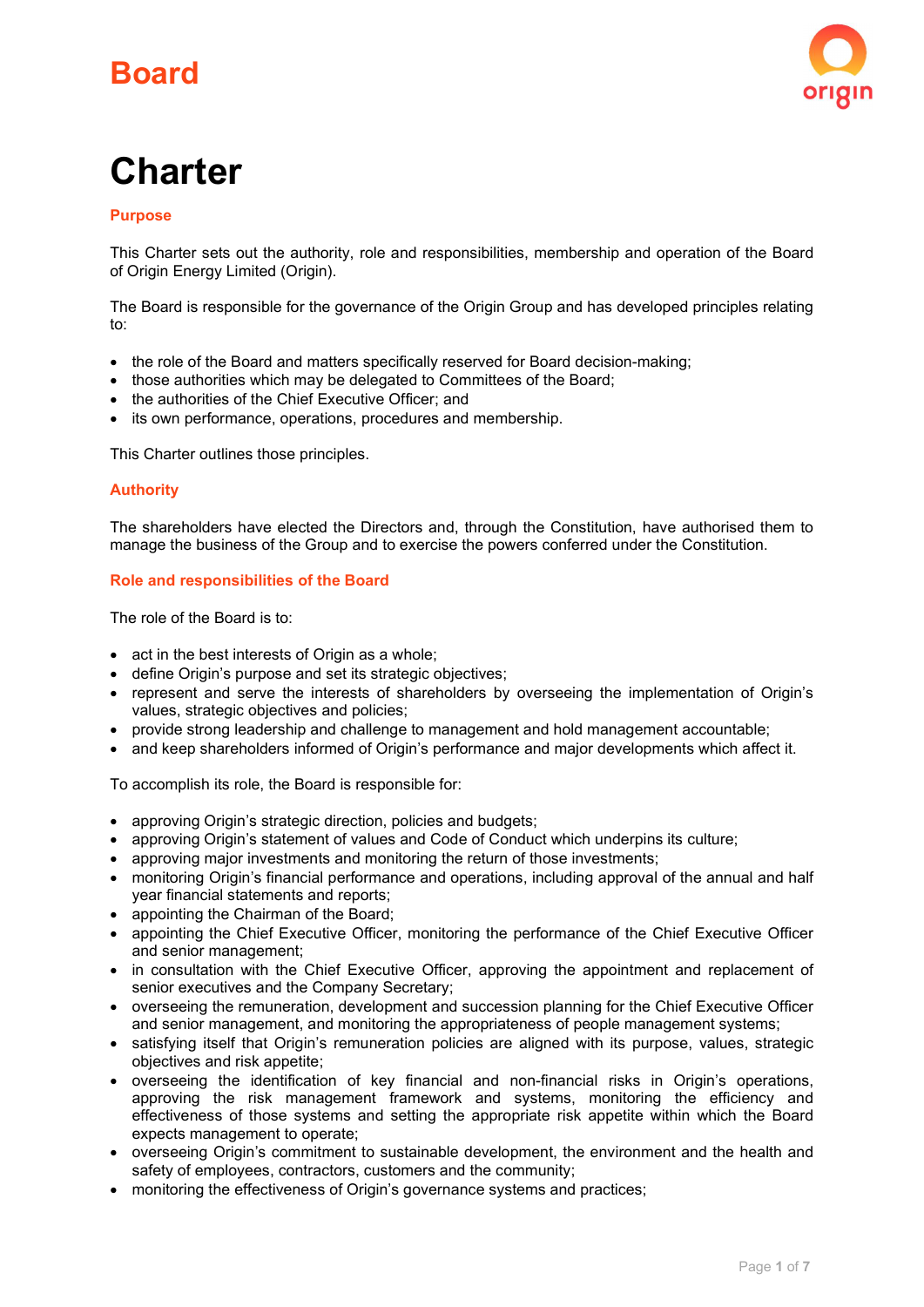

- overseeing Origin's processes for continuous and periodic disclosure and communication with external stakeholders;
- satisfying itself that an appropriate framework exists for relevant information to be reported to the Board; and
- acting to protect and enhance the reputation of Origin.

The Board may establish other policies and practices to ensure that the Board fulfils its functions and ensuring that it remains an effective supervisory and decision-making body.

# Role and responsibilities of management

The role of management is to manage and control the day to day operation of Origin. To do so, management is responsible for:

- implementing the strategic objectives and instilling and reinforcing its purpose, values and Code of Conduct;
- operating within the values, plans, budgets and risk appetite approved by the Board; and
- providing the Board with timely, accurate and clear financial and non-financial information to enable the Board to perform its responsibilities. This includes Origin's compliance with material legal and regulatory requirements and any conduct that is materially inconsistent with the values or Code of Conduct.

# Role and responsibilities of the Chairman

The role of the Chairman is to provide leadership to the Board, including encouraging a culture of openness and debate to foster a high performing and collegial team of Directors who operate effectively. To discharge this role, the Chairman is responsible for:

- facilitating the effective contribution of all Directors;
- promoting constructive and respectful relationships and communications between the Board and management, through the Chief Executive Officer;
- managing the efficient organisation and conduct of the Board's function and meetings;
- setting the Board agendas and providing adequate time for discussion of all agenda items, including strategic issues;
- overseeing regular and effective evaluations of the Board's performance;
- overseeing the induction and continuing education programs for the Board; and
- exercising such specific and express powers as delegated to the Chairman by the Board from time to time.

The Chairman of the Board must have sufficient time commitment to discharge the role appropriately.

# Role and responsibilities of the Company Secretary

The Company Secretary is accountable directly to the Board, through the Chairman, on corporate governance matters and all matters to do with the proper functioning of the Board.

The role of the Company Secretary is to:

- advise the Board and its Committees on governance matters;
- act as the representative of the Company with ASIC and securities exchanges;
- monitor that the Board and Committee policies and procedures are followed;
- coordinate the timely completion and despatch of Board and Committee papers;
- capture the business of Board and Committee meetings in minutes;
- organise and facilitate the induction and professional development of Directors as directed by the Board or the Nomination Committee; and
- facilitate the flow of information to the Board.

All Directors are entitled to direct access to the Company Secretary and vice versa.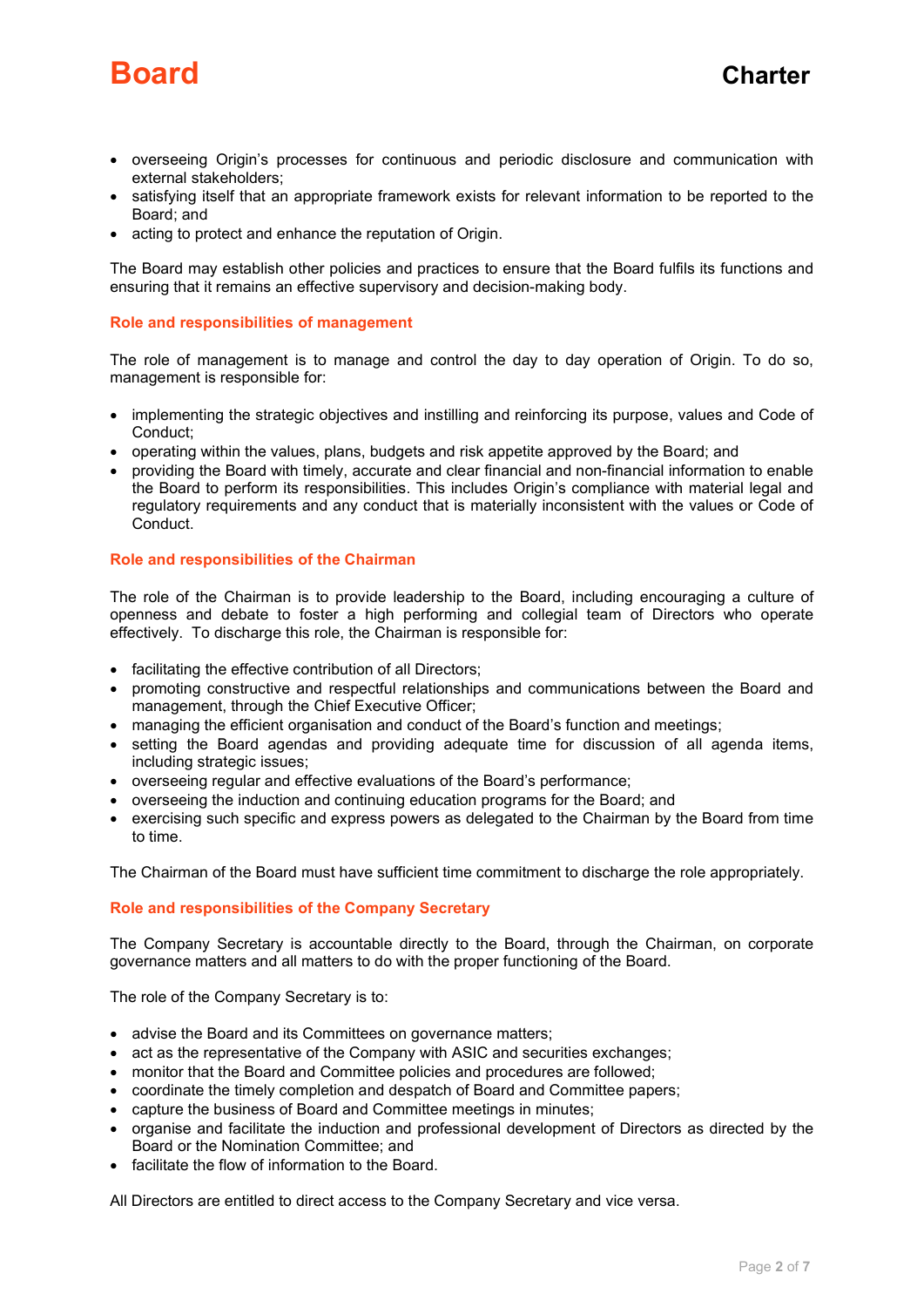# Delegations and powers reserved for the Board

The Board retains certain rights and powers conferred upon it by the Constitution and by law which cannot be delegated.

In all other matters, the Board may delegate its powers as it considers appropriate. However, ultimate responsibility for strategy and controls rests with the Board.

#### Delegation to Committees

The Board may from time to time establish Committees to assist it in carrying out its responsibilities. Current standing Committees established by the Board are:

- Audit Committee:
- Risk Committee;
- Remuneration & People Committee;
- Health, Safety and Environment Committee; and
- Nomination Committee.

Each of these Committees has its own written Charter setting out its authority, role and responsibilities, composition, structure, membership requirements and the manner in which the Committee is to operate. All Charters of these Committees are reviewed regularly and are available on Origin's website.

The Audit Committee will comprise only independent, Non-executive Directors. The Chair of the Audit Committee cannot be the Chairman of the Board. The Remuneration & People, Risk and Nomination Committees will comprise only Non-executive Directors and a majority of each of these Committees will comprise independent Directors.

The Board may also delegate specific functions to ad hoc Committees on an 'as needs' basis by resolution.

#### Powers reserved for the Board

Matters which are specifically reserved for the Board or its Committees are set out below:

- appointment and removal of the Chairman of the Board;
- appointment and removal of the Chief Executive Officer;
- appointment of Directors to fill a vacancy or as additional Directors;
- appointment and removal of the Company Secretary;
- establishment of Board Committees, their membership, charters and delegated authorities;
- approval of dividends and dividend policy;
- the issue of equity or equity-like instruments or a decision to raise debt;
- approval of corporate governance principles, policies and related public documents;
- approval of Origin's annual budget;
- approval of expenditure in excess of the monetary authority levels delegated to management;
- calling of meetings of shareholders;
- expansion of Origin's activities into new geographic areas involving substantial sovereign risk or new, non-core and substantive businesses;
- the remuneration of Non-executive Directors (subject to shareholder approved limits), the Chief Executive Officer and any executive Director;
- assessment of Chief Executive Officer and senior executives performance;
- disclosure of certain information to the market, as set out in Origin's Continuous Disclosure Policy;
- any changes to the authority delegated to the Chief Executive Officer by the Board; and
- any other specific matters nominated by the Board from time to time.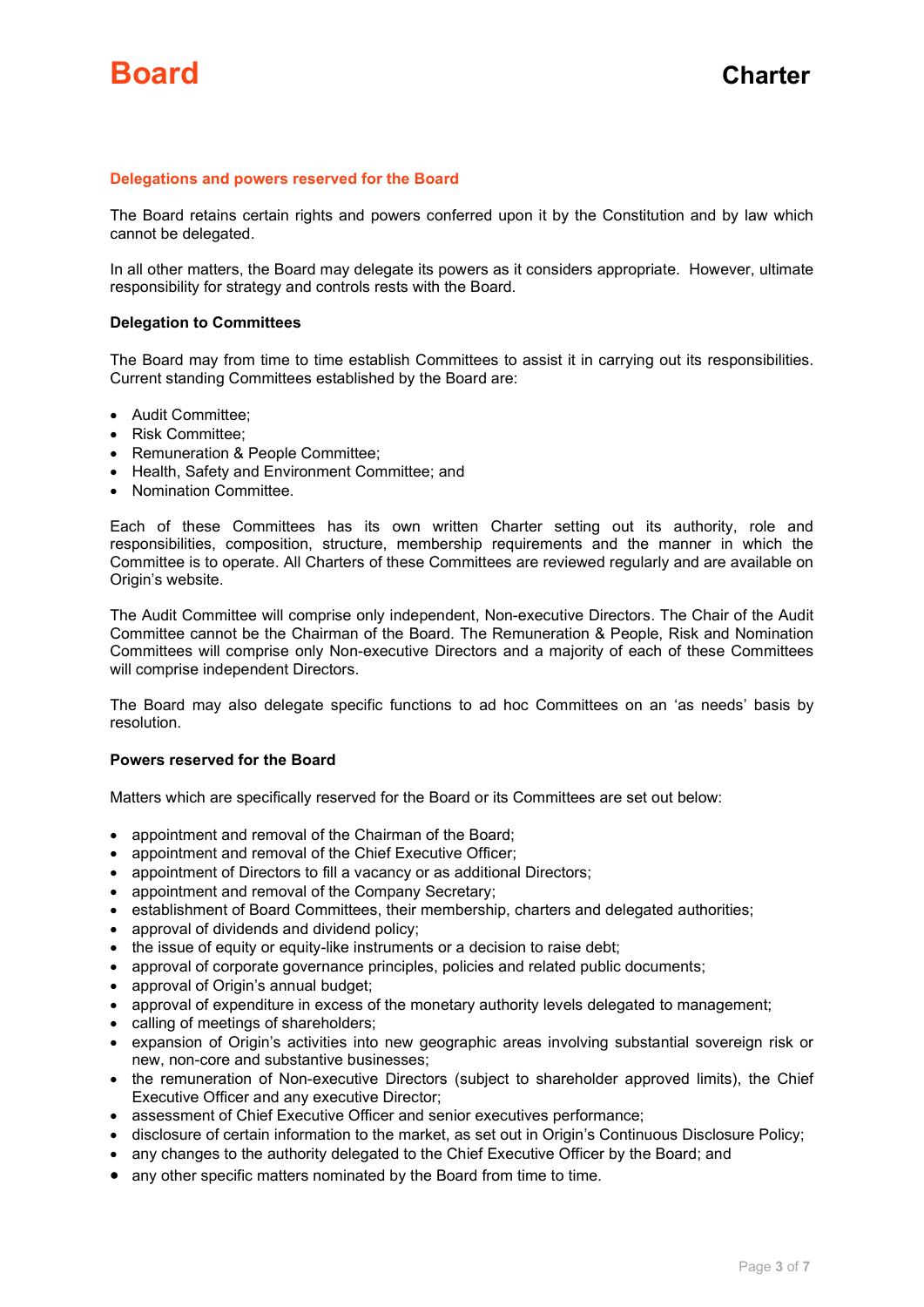# Delegation to the Chief Executive Officer

As permitted by Origin's Constitution, the Board has delegated to the Chief Executive Officer all those powers and authorities required to manage and control the day to day operation of Origin, except those expressly reserved to the Board or one of its Committees as described in the sections above 'Delegation to Committees' and 'Powers Reserved for the Board' of this Charter.

#### Board structure and operations

The Constitution governs the regulations and proceedings of the Board.

#### Board composition

The Board determines the size and composition of the Board, subject to any limit set out in Origin's Constitution.

It is intended that the Board should comprise a majority of independent Non-executive Directors and comprise Directors with a broad range of skills, diversity, expertise and experience from a range of backgrounds.

The Chairman of the Board should be an independent Non-executive Director and must not be the Chief Executive Officer or a former Chief Executive Officer of Origin.

#### Independence

A Director is considered to be independent for the purposes of service on the Board and Board Committees if the Director satisfies the standards adopted and published by the Board from time to time to assist it in its regular 'independence' determinations. A copy of the criteria used to assess the independence of Directors as at the adoption of this Charter, is attached to, and forms part of, this Charter.

The Board will regularly review the independence of each Non-executive Director in light of information relevant to this assessment as disclosed by each Non-executive Director to the Board.

# Disclosure of interest

A Director must disclose to the Board:

- any material personal interest that he or she or any of their associates may have in a matter that relates to the affairs of Origin; and
- any other interest or relationship that may affect the director's independence.

#### Election and re-election

The Constitution and the ASX Listing Rules govern the election and re-election of Directors.

New Directors are provided with formal letters setting out the key terms and conditions of their appointment.

# Induction & continuing professional education

New Directors are required to undertake induction training, tailored to their existing skills, knowledge and experience on Origin's strategy, structure, operations, culture, key risks and material sites.

Directors are required to undertake periodic continuing professional education to deal with new and emerging business and governance issues.

The Nomination Committee will oversee the Director induction and continuing professional education program.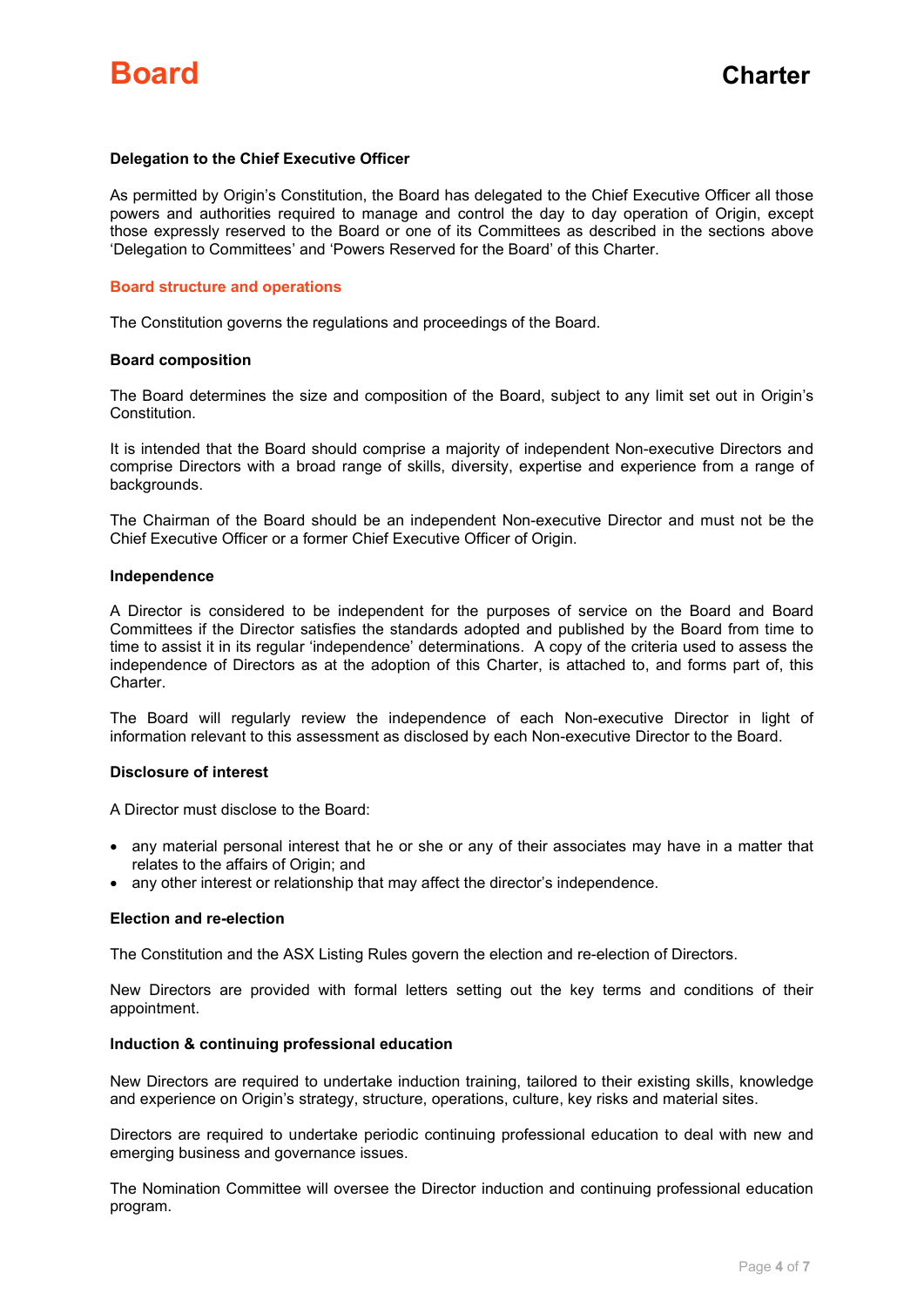# Meetings

The Board is structured to facilitate the effective discharge of its duties and to add value through its deliberations. The Board shall meet as required but will usually schedule at least eight meetings each year.

The Board will also hold periodic workshops to consider matters of particular relevance and conduct visits of Company operations and meet with operational management during the year.

Non-executive Directors should periodically meet without the presence of management to address such matters as succession planning, key strategic issues, and Board operation and effectiveness.

#### Access to information and advice

All Directors have access to Company employees, advisers and records. In carrying out their duties and responsibilities, Directors have access to advice and counsel from the Chairman, the Company Secretary, Group General Counsel, and are able to seek independent professional advice at Origin's expense, after consultation with the Chairman.

# Performance evaluation

The Board, through the Nomination Committee, will review the performance of the Directors retiring by rotation and seeking re-election under the Constitution each year, the results of which will form the basis of the Board's recommendation to shareholders at the Annual General Meeting.

Annually, the Directors will conduct externally facilitated performance evaluations of the Board as a whole, Board Committees, individual directors and the governance processes which support the Board.

Feedback on the performance evaluation of the Chairman will be facilitated by an independent Director nominated by the Board from time to time.

#### Approval and review of Charter

The Board will review this Charter every two years.

The Charter is available on Origin's website.

#### Approved by the Board January 2020.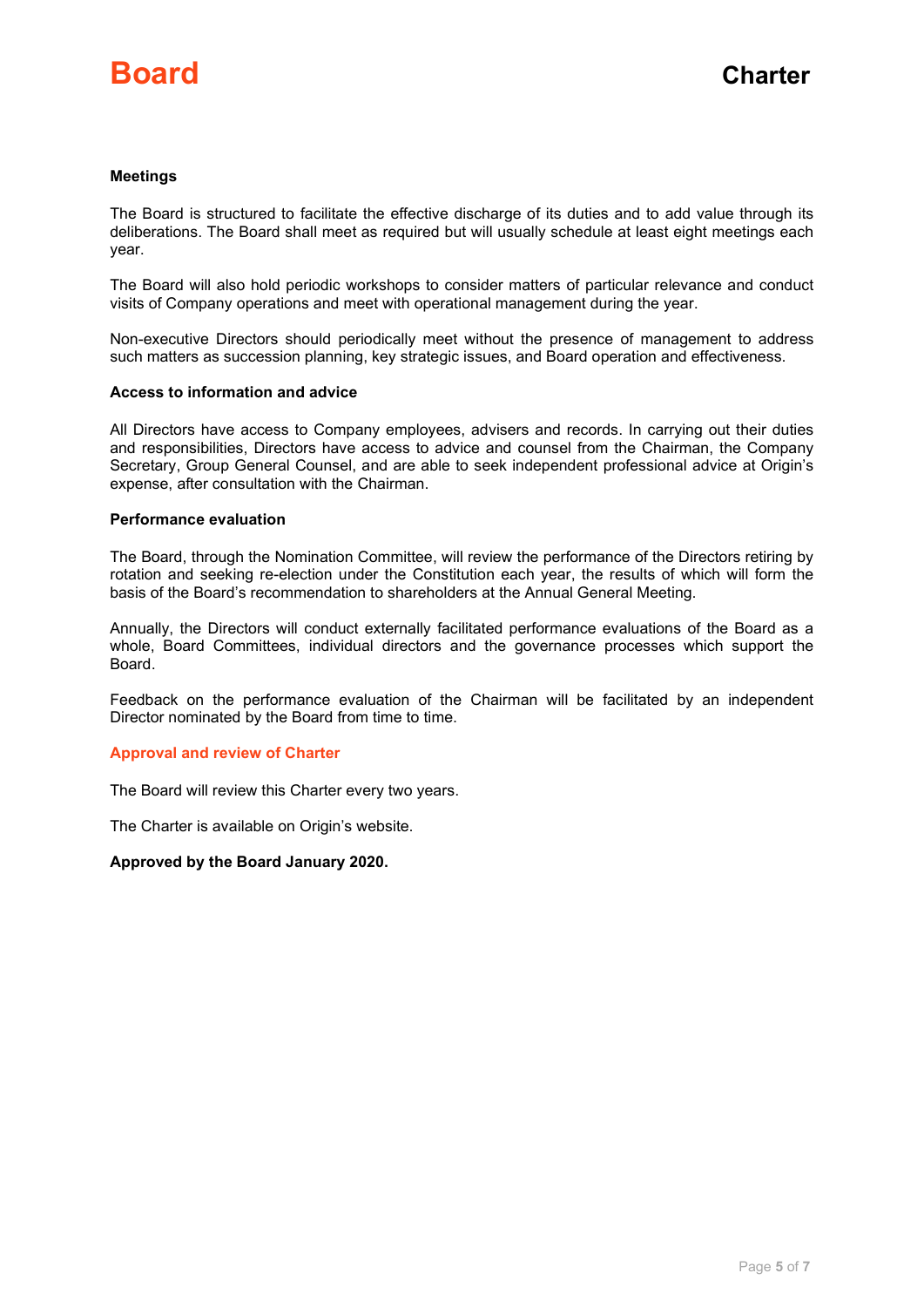# Board **Board Policy** Independence of Directors

An independent Director is a Director who is not a member of management (a Non-executive Director) and who is free of any interest, position, association or relationship that could materially influence, or could reasonably be perceived to materially influence, the independent exercise of their judgment and their capacity to act in the best interests of Origin as a whole.

To be considered independent by the Board, the Director should meet the following criteria:

- 1. is not a shareholder holding more than 10% of Origin's shares or an officer of, or otherwise associated directly or indirectly with, a shareholder holding more than 10% of Origin's shares;
- 2. is not, or has not been employed in an executive capacity by Origin or another group member or, if the Director was so employed, there was a period of at least three years between ceasing to hold any such employment and being first appointed to the Board;
- 3. is not, or has not within the three years prior to being first appointed to the Board, been a partner, director or senior employee of a material professional adviser or consultant to Origin or another group member. An adviser or consultant is a "material professional adviser or consultant" for purposes of this criterion if its billings to Origin exceed 5% of its total revenues in the period. A Director who is a partner, director or senior employee of a professional adviser or consultant will not participate in any consideration of the possible appointment of the professional adviser or consultant and will not participate in the provision of any service to Origin by the professional adviser or consultant;
- 4. is not, or has not within the three years prior to being first appointed to the Board, been a significant supplier or customer of Origin or another group member, or a director, partner or senior employee of such a significant supplier or customer. A "significant supplier" is defined as one whose revenues from Origin exceed 5% of the supplier's total revenue in the period. A "significant customer" is one whose amounts payable to Origin exceeds 5% of the customer's total operating costs. Even if this criteria is not satisfied in any given period, the Board may determine that a Director is independent if the arrangements between the significant customer with Origin are those usually and customarily offered to customers by Origin, have been awarded as a result of a competitive tender or otherwise are on substantially similar terms as those prevailing at the time for comparable transactions with other customers under similar circumstances;
- 5. has no other material contractual relationship with Origin or another group member other than as a Director of Origin;
- 6. has no interest or relationship that could influence in a material respect a Director's ability to act in the best interests of Origin;
- 7. is not, or has not within the last three years been, an officer, employee or representative of, or professional adviser to, a substantial holder;
- 8. has no close personal ties with any person who falls within any of the categories described above. "Close personal ties" may be based on family, friendship or other social or business connections who may be expected to influence, or be influenced by the Director in their dealings with Origin; or
- 9. has not been a Director of Origin for such a period that, in the opinion of the rest of the Board, his or her independence from management, substantial holders or performance may have been compromised; or
- 10. has not received performance-based remuneration (including options or performance rights) from, or participates in an employee incentive scheme (this does not include Non-Executive Directors only, non-performance based equity plans such as a salary sacrifice plan).

In each case, the materiality of the interest, position or relationship will be assessed by the Board to determine whether it might interfere, or might reasonably be seen to interfere, with the Director's capacity to exercise independent judgement and to act in the best interests of Origin as a whole.